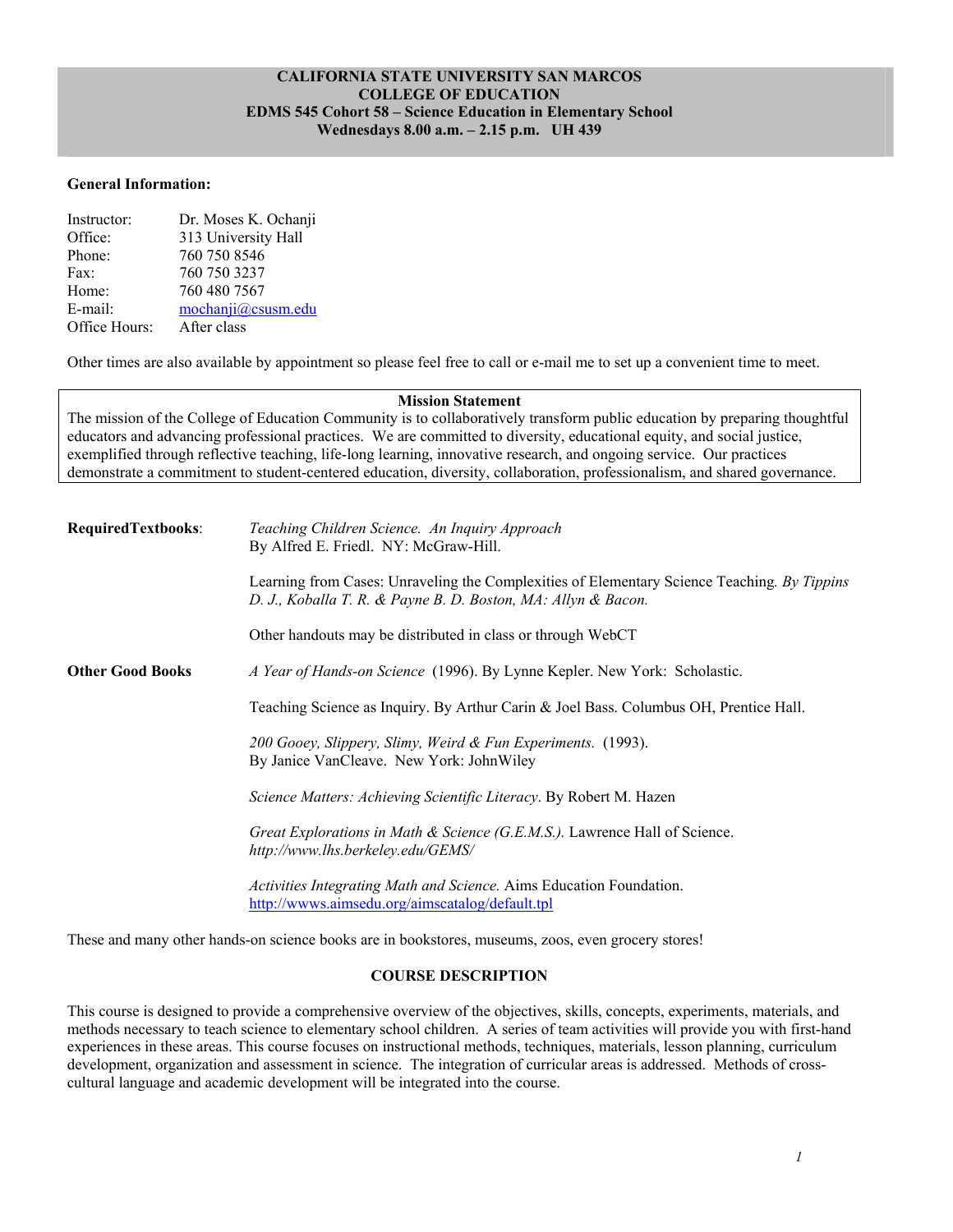## **COURSE OBJECTIVES**

By the end of this course, students should be able to

- 1. Demonstrate proficiency with inquiry skills of observing, measuring, inferring, classifying, predicting, verifying predictions, hypothesizing, isolating variables, interpreting data, and experimenting.
- 2. Identify exemplary materials (curriculum kits, science programs, textbooks, equipment, technology, ancillary materials) appropriate for elementary school children.
- 3. Demonstrate knowledge and understanding of the California Science Framework, the California Science Content Standards, and the National Science Education Standards.
- 4. Demonstrate an understanding of the physical, earth and life science concepts included in the K-8 California Science Content Standards, and how to design lessons to teach the concepts.
- 5. Use the Learning Cycle model of instruction to teach science in a contemporary manner.
- 6 Use technology in elementary science teaching.
- 7. Demonstrate confidence in leading and performing investigations designed to teach science concepts, science process skills, and scientific attitudes.
- 8. Use authentic methods of assessment to evaluate student learning of science concepts and processes.
- 9. Design an elementary science-teaching mini-unit.
- 10. Practice strategies to include all students in science (linguistically and culturally diverse, students with disabilities and other students with special needs).

### **INFUSED COMPETENCIES**

### **Authorization to Teach English Learners**

This credential program has been specifically designed to prepare teachers for the diversity of languages often encountered in California public school classrooms. The authorization to teach English learners is met through the infusion of content and experiences within the credential program, as well as additional coursework. Students successfully completing this program receive a credential with authorization to teach English learners.

(Approved by CCTC in SB 2042 Program Standards, August 02))

### **Special Education**

Consistent with the intent to offer a seamless teaching credential in the College of Education, this course will demonstrate the collaborative infusion of special education competencies that reflect inclusive educational practices.

#### **Technology**

This course infuses technology competencies to prepare our candidates to use technologies, emphasizing their use in both teaching practice and student learning.

## **COURSE REQUIREMENTS**

#### **COE Attendance Policy**

Due to the dynamic and interactive nature of courses in the College of Education, all students are expected to attend all classes and participate actively. Absences and late arrivals/early departures will affect the final grade. At a minimum, students must attend more than 80% of class time, or s/he may not receive a passing grade for the course at the discretion of the instructor. Individual instructors may adopt more stringent attendance requirements. Should the student have extenuating circumstances, s/he should contact the instructor as soon as possible.

For this class, if you miss 2 days of classes or are late (or leave early) for three or more sessions, your highest possible grade is a B. If you miss 3 days of , your highest possible grade is a C. If you miss more than 20% of the class (3 class sessions), you may not receive a passing grade for the course. Absences do not change assignment due dates. Late assignments will receive a 10% reduction in points for each day late. After one week, late assignments will receive no credit.

#### **Writing**

In keeping with the All-University Writing Requirement, all courses must have a writing component of at least 2,500 words (approximately 10 pages), which can be administered in a variety of ways.

### **Students with Disabilities Requiring Reasonable Accommodations**

Students are approved for services through the Disabled Student Services Office (DSS). This office is located in Craven Hall 5205, and can be contacted by phone at (760) 750-4905, or TTY (760) 750-4909. Students authorized by DSS to receive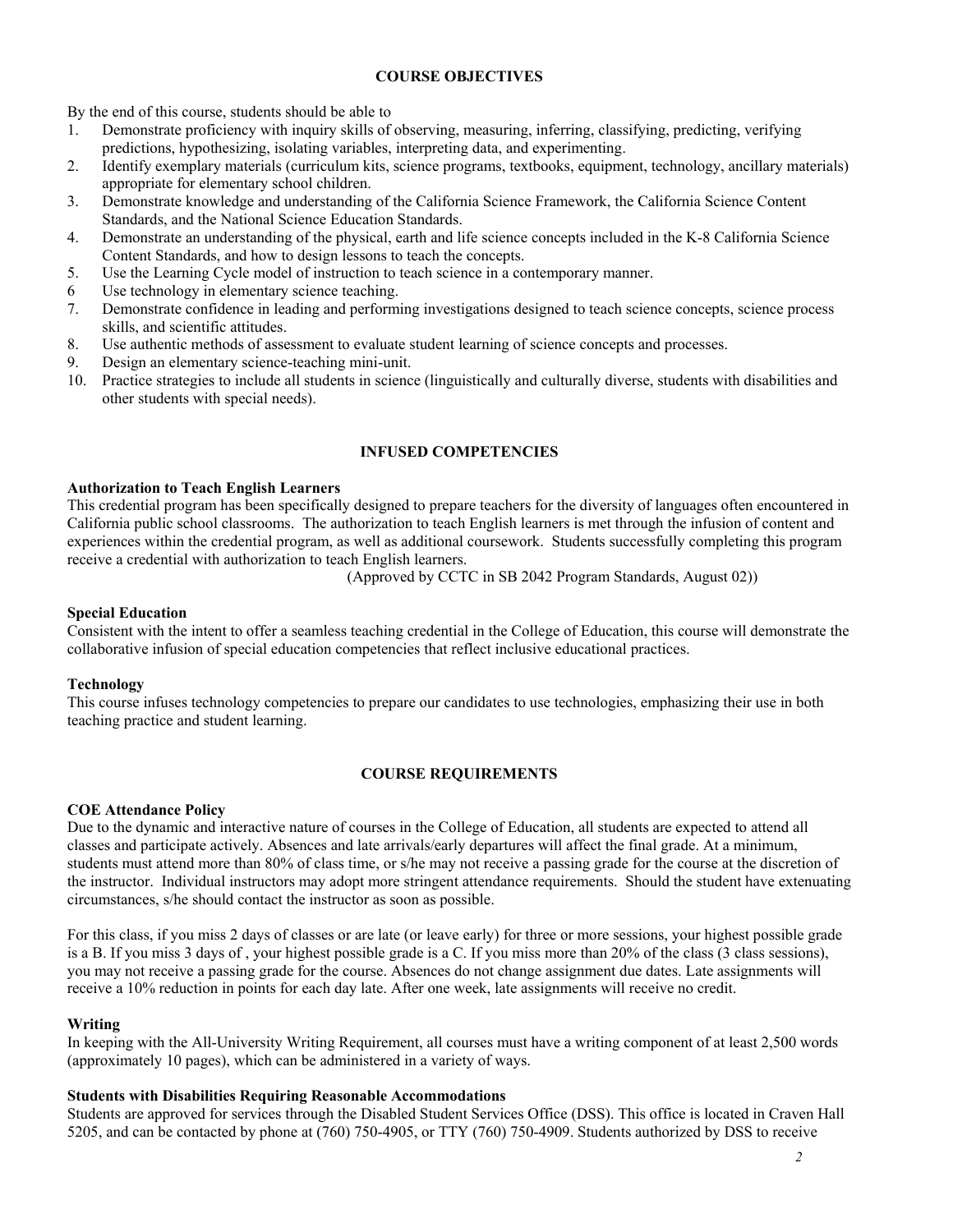reasonable accommodations should meet with their instructor during office hours or, in order to ensure confidentiality, in a more private setting.

\*\*You must go to ACD 202 to activate your CSUSM e-mail account, or provide another email address.

# **TOPICS OUTLINE**

The Nature of Science The Learning Cycle Model of Teaching Learning Cycle Science Lesson Demonstrations Writing Objectives for Student Learning Writing Science Concept Definitions CA Science Content Standards Grades K-8 California Science Framework SDAIE Strategies in Science Infusing Writing Activities in Science Lessons Science Curriculum Kits and State Approved Texts Science Process Skills and Scientific Attitudes Current Issues in Science Education Infusing Technology into Science Teaching Authentic Assessments in Science Science Projects, Student Research, Science Fairs Safety in the Science Class Inclusion and Teaching Science to Students with Special Needs

### **COURSE ASSIGNMENTS**

| $\mathbf{1}$ . | Participation, Collaboration and Professionalism (Individual)       | $10\%$ |
|----------------|---------------------------------------------------------------------|--------|
|                | 2. Discussion Questions (individual)                                | $10\%$ |
|                | 3. Reading Leadership on Hand-on science lesson (May work in pairs) | 20%    |
|                | 4. Science Fair Exposition (may work in pairs)                      | 15%    |
|                | 5. Science Teaching Unit and Presentation (Capstone Teams)          | 20%    |
|                | 6. Incidental Assignments and Quizes                                | 20%    |
|                | 6. Science Teaching Notebook (Individual)                           | $5\%$  |

## **Late assignments will be penalized by a 10%-point reduction each day they are late. Keep digital copies of all assignments for your Credential Program Electronic Portfolio.**

# **CRITERIA FOR GRADING ASSIGNMENTS**

| A             | Outstanding work on assignment, excellent syntheses of information and           | $90-100\%$  |
|---------------|----------------------------------------------------------------------------------|-------------|
|               | experiences, great insight and application, and excellent writing.               |             |
| B             | Completion of assignment in good form with good syntheses and                    | $80 - 89\%$ |
|               | application of information and experiences; writing is good.                     |             |
| $\mathcal{C}$ | Completion of assignment, adequate effort, adequate synthesis of                 | $70 - 79\%$ |
|               | information and application of information and experiences, writing is adequate. |             |
| D             | Incomplete assignment, inadequate effort and synthesis of information,           | $60 - 69\%$ |
|               | writing is less than adequate.                                                   |             |

Grades will be determined by points earned:

| $A = 93-100$  | $C_{\pm} = 77 - 79$ |
|---------------|---------------------|
| $A = 90-92$   | $C = 73-76$         |
| $B + 87-89$   | $C = 70-72$         |
| $B = 83 - 86$ | $D = 60-69$         |
| $B = 80-82$   | $F = 0.59$          |
|               |                     |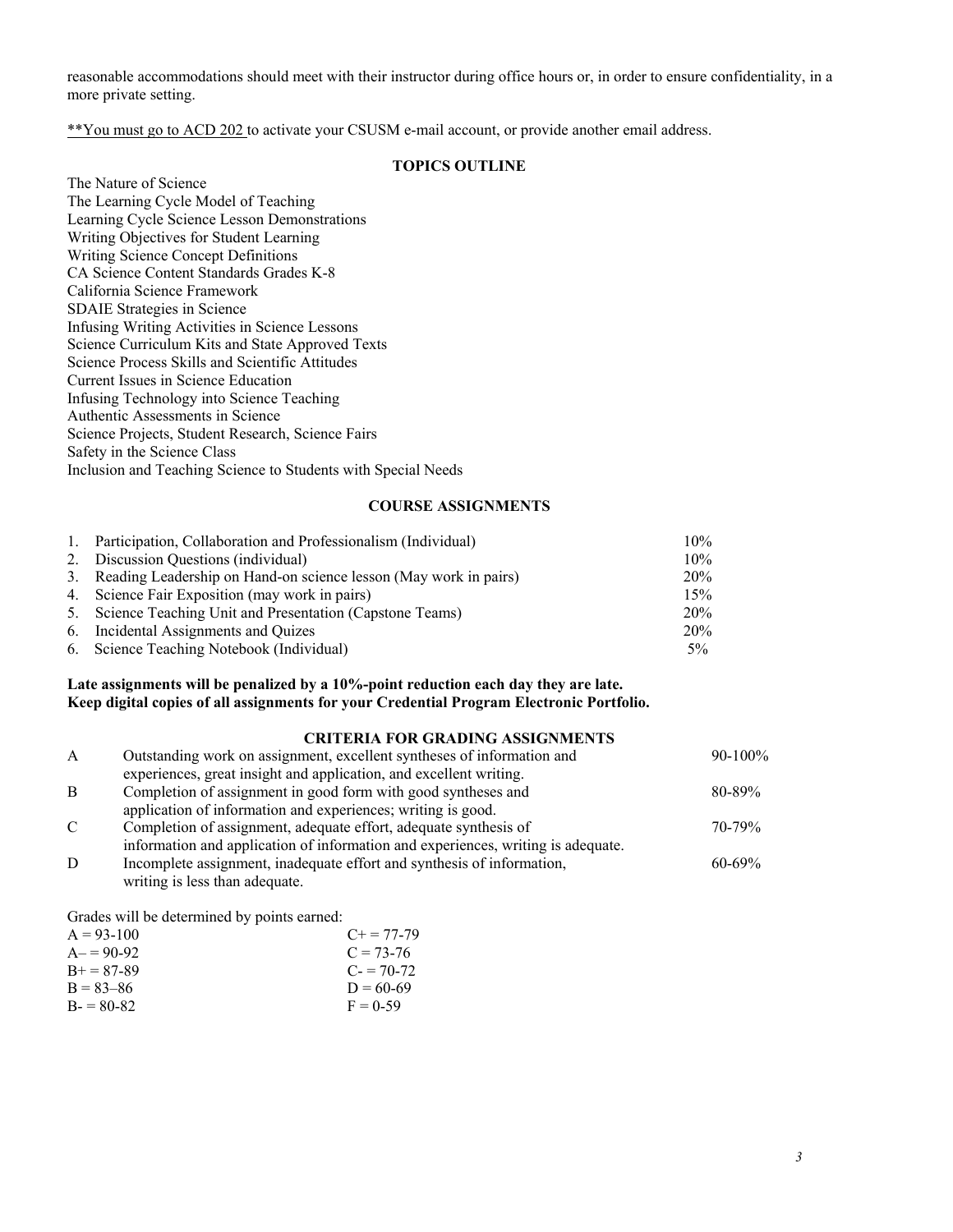# **ASSIGNMENT DESCRIPTIONS**

## **1. PARTICIPATION, COLLABORATION AND PROFESSIONALISM** (individual) 10% **Due on 10/20/04**

Students will engage in active learning each class session, and will be expected to actively participate, collaborate, and demonstrate professionalism at all times.

- Do you participate in class discussions productively, sharing your knowledge and understandings?
- Do you interact productively with your peers, taking on a variety of roles (leader, follower, etc.)?
- Do you contribute appropriately to group work—do you "do your share"?
- Are you able to accept others' opinions?
- Are you supportive of others' ideas?
- Do you support your peers during their presentations?
- Can you monitor and adjust your participation to allow for others' ideas as well as your own to be heard?
- Do you show a positive attitude and disposition towards teaching all students?
- Do you exhibit professional behavior at all times?
- Do you attend each and every class, arrive on time and well prepared in all aspects, and do not ever leave early?
- Do you give close attention to each activity and speaker?

You will do a self assessment using the Rubric for Participation, Collaboration and Professionalism; and write a two-three page rationale. You should give a rationale for the points you gave yourself in each area of the rubric and provide examples for each area. Your professor will also do an assessment using this rubric. Turn in your Rubric and Rationale with examples.

## **2. DISCUSSION QUESTIONS: (Based on Readings from Learning from Cases Textbook) 10% Due on the day of class**

Each student will be required to submit a discussion question for the class based on the readings of the assigned chapters from the book *Learning from Cases.* The question should be submitted to the WebCT class postings under the heading identified for discussion questions on the day of the class when such readings are assigned and you should bring a copy of the question to class. The specific chapters assigned for each day are shown in the class schedule in the appendices to this syllabus. The discussion question should be an open-ended question that provides opportunity for discussion and calls for diverse responses. In addition it should reflect that you read the assigned readings. The dates when the questions are due are reflected in the course schedule. Examples of such questions will be available on WebCT.

## **3. LEADERSHIP OF HANDS-ON SCIENCE LESSONS – Critical Assessment Task (CATs) 20% - Due on assigned day for the lesson**

You will work in groups of two to lead a science lessons based on the Learning Cycle Model of Instruction. You will prepare and teach this lesson to your classmates. Each team will be allocated a maximum of 30 minutes of class time to teach their lesson. Use activities from the textbook, Internet sites or other science resources. The team should teach the lesson as you would to elementary school students.

Each group will be assigned a specific grade level for each you will plan and teach the lesson. This will determine the grade level and California Science Standard your lessons will cover. The group will work together reviewing each other's lesson ideas, sharing resources, and making sure each member presents a different part of the lesson. Collaboration between group members is essential to divide up the work, and support each other.

Your Hands-On Learning Cycle Science Lesson will have two parts.

**Part I.** Each team will present one lesson that follows the Learning Cycle lesson format and will emphasize a science concept related to the California Science Standards. The lesson will have at least one hands-on activity, it is NOT reading or completing worksheets (though they may require students to read something or complete lab observation sheets). You should take the activities "off of paper" and require students to use science process skills with science manipulatives. Each hands-on activity is required to have predictions made and recorded before beginning the activity. And a data sheet where students can record observations or data collected from the activity. Try to have students make quantitative measurements (length-meters, weight-grams, time), remember to use metric units of measurement.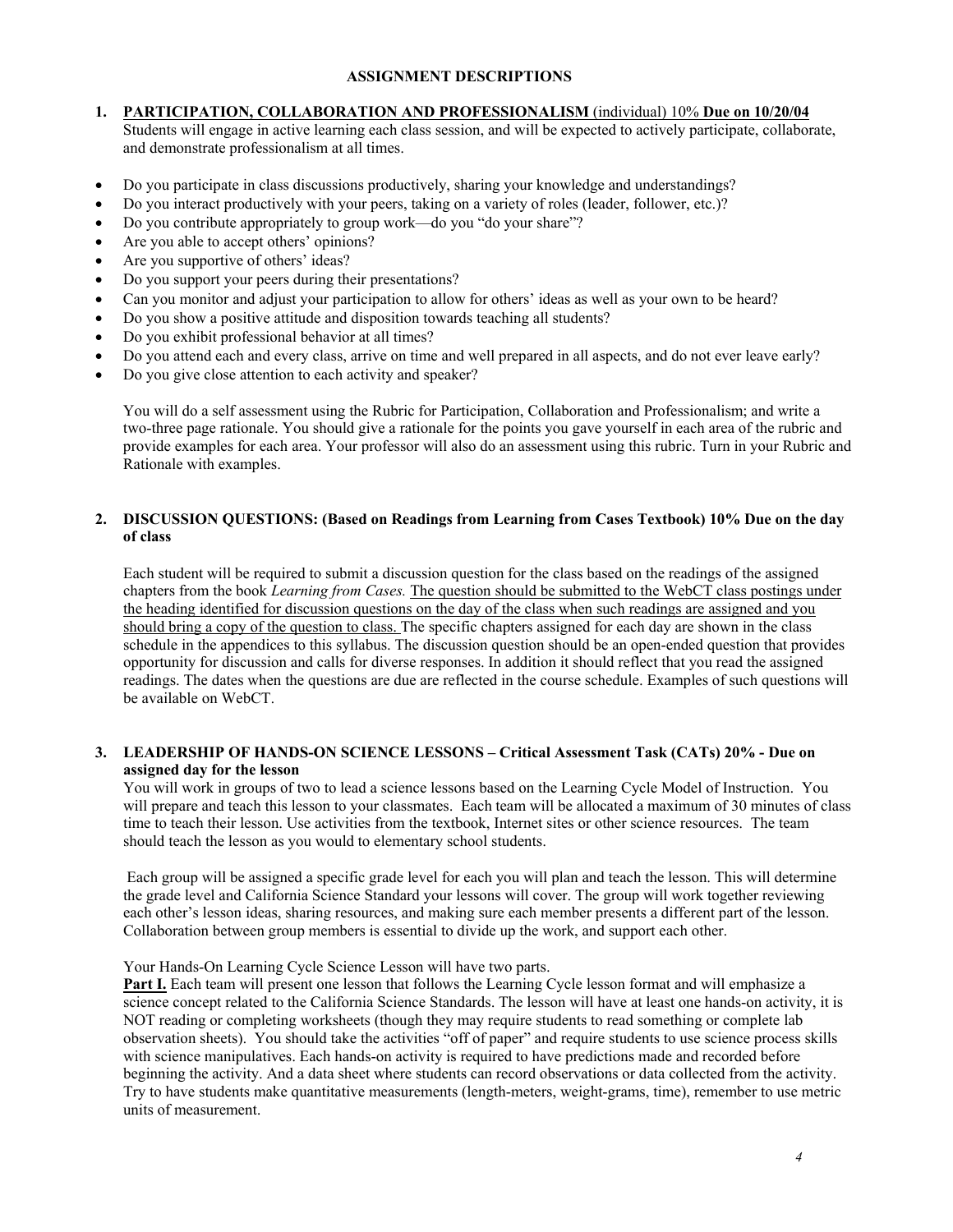The Learning Cycle lesson format

- I. Grade Level and California Science Standard the lesson is addressing
- II. Objectives  $(3-4)$  (use behavioral objectives with action verbs—i.e., The students will  $\qquad$ )
- III. Two essential questions that the learner should be able able to answer after the lesson and background Information, what information would a teacher need to teach the lesson, if they didn't have any science background on the particular concept.
- IV. Materials needed for the lesson
- V. Exploration Phase, describe the procedure in detail for conducting the exploration phase of the lesson. What will the teacher and students do, what are possible questions the students will have? (see rubric for details)
- VI. Concept Invention Phase Describe in detail how to teach the concept. (see rubric for details) Include the use of your PowerPoint here.
- VII.Concept Application Phase how will you specifically address this section. If at all possible include another hands on activity. (see rubric for details)S
- VIII. SDAIE strategies
- IX. Adaptations for students with disabilities
- X. A 1-2 page summary of the science content background
- XI. A list of 5 relevant web sites (with descriptions)
- XII. Applications to everyday life.

Resources from the Internet are a required part of Concept Invention Phase. Images, movies, simulations, sounds, and other exciting resource are available free over the Internet. Students are responsible for emailing the instructor a PowerPoint presentation for the Concept Invention Phase part of your lesson. The PowerPoint can only be emailed or brought in on a CD. Keep the PowerPoint relatively simple; don't add bells and whistles that take away from the content.

Be sure you understand the concepts you are teaching, and that you can explain them. The lesson should be developmentally appropriate for middle level and should follow the NSTA Safety Guidelines. Make sure that you include the three stages of the Learning Cycle and science content background is addressed.

**Part II.** Share a description of websites (at least five) used in developing the lessons in your handout to the class. Share any other pertinent information a teacher would need to present the lessons. Also take time to present the detailed textbook content related to the topic beyond what the lesson covers that is relevant for the unit in that topic. You should use PowerPoint for this part.

Each group will prepare a handout that includes the lesson that the team presented, a description of websites used. Bring copies of the activity (for everyone in class) with (a) group members' names at the top.

#### **4. Incidental Assignments and Quizes – 20%**

The quizzes will be given twice. They will be based on the essential questions stated in your hands-on lesson assignments. After about half the lessons have been presented and after the last hands on lesson has been presented, a quiz will be given on the content of the events. The course instructors will design the quiz based on the questions submitted by each partner pair on their hands-on lesson. *These quizzes will be open notebook, but not open handout. That means you should take careful notes during each lesson presentation.* 

## **5. SCIENCE FAIR EXPOSITION – Critical Assessment Task (CATs) 15% Due TBA**

Develop an inquiry activity that uses a discrepant event appropriate for elementary students. You may work in teams of 3 on this assignment.

You will prepare a hands-on science lesson and poster about a discrepant event that leads to a science concept. You will present the lesson at our Elementary School Science Fair Exposition. The audience will be  $6<sup>th</sup>$  grade student at Live Oak Elementary School in Fallbrook. Be sure you understand the concept(s) you are emphasizing, and that you can explain it. The activity should be developmentally appropriate, and should follow the NSTA Safety Guidelines. Prior to teaching the lesson, turn it in to your instructor for review. After teaching the lesson, turn in a copy of your Reflection. The activity should include hands-on tasks and should emphasize particular science concepts. The activity should allow students to explore and then you will explain the concept behind the activity.

On the day of the fair, you will do the activity repeatedly (about 10 times) to teams of about 7 student.

Turn in your typed Lesson Plan with your names at the top and REFERENCES at the bottom.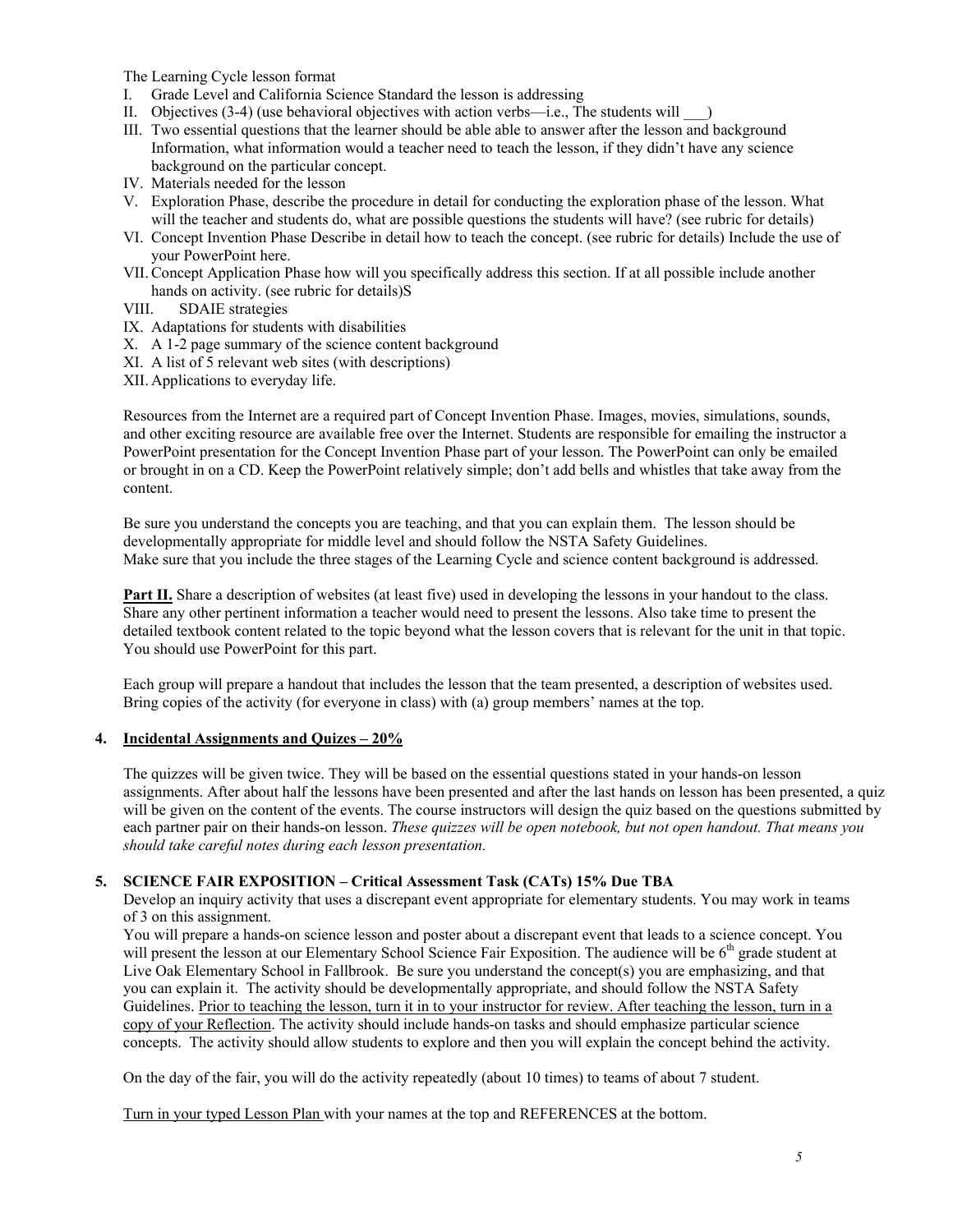- 1. Science Concept (and definition) you are teaching. Write it out in a complete sentence. Do not say "The students will \_\_\_\_." (That is an objective, not a science concept.)
- 2. Essential Questions
- 3. 1-3 Behavioral Objectives
- 4. California Science Content Standards addressed
- 5. Exploration Activity
- 6. Concept Invention
- 7. Concept Application Activity
- 8. The Reflection (answer the following):
	- a. How did the children respond? (What did they say and do?)
	- b. How do the children's actions and responses demonstrate their level of understanding.
	- c. How did you (or can you) improve upon your lesson to facilitate understanding?
- **6. SCIENCE TEACHING UNIT AND PRESENTATION– Critical Assessment Task (CATs) 20% Due 10/20** You will create a typed unit on a specific science topic. You must bring a stamped, self-addressed manila envelope in order to receive a final grade.

For this assignment, you will plan a unit of instruction for an appropriate grade for an interdisciplinary team that includes science and other subject areas as desired. This unit will be appropriate for approximately three to four weeks of instruction for a heterogeneous elementary classroom. You will work with one or two partners of your choosing. Details of this assignment will be shared in class.

**7. SCIENCE TEACHING NOTEBOOK** (individual) 5% Due 10/20

You will keep a class notebook, and will meet with the instructor during the last class period to review contents. Please use section dividers and labels for sections. For some assignments, you may need to make copies in order to include everything in your notebook.

Alternative to the hard copy notebook, you may organize your notebook electronically and submit a CD copy to the instructor on the last day of class. This alternative is not required but highly recommended.

- I. California Science Content Standards for grades K-6 (download from http://www.cde.ca.gov/board/pdf/science.pdf and print)
- II. Discussion questions (those submitted by you)
- III. Learning Cycle Lessons presented in class
- V. Science Fair exposition lesson and reflection
- VI. Science Unit Plan and Capstone Project Report
- VII. Other Class Handouts and incidental assignments.

# **8. Extra Credit (Directors Role):**

- Be a director, according to the list below. 5 points
	- Director of Directors Assigns Directorships keeps list
	- Syllabus director holds a hard copy of the Syllabus so other students can make copies.
	- Name Tag Director Make sure everybody has a name tag each class
	- Contact Information Director—Make class list with current contact info
	- Attendance Director: Maintains attendance sheet and ensures that everybody present in class signs for attendance.
	- Photographer takes photos of various class activities. Shows them to class.
	- Webmaster Find science/science ed websites coordinate, WebCT tasks present to class

# **RESOURCES**

# **JOURNALS**

| Science              | Science Scope            | Physics Teacher                                  |
|----------------------|--------------------------|--------------------------------------------------|
| Science and Children | The Science Teacher      | Journal of Chemical Education                    |
| Science Education    | School Science and Math  | Innovations in Science $\&$ Technology Education |
| Science News         | American Biology Teacher | Journal of Research in Science Teaching          |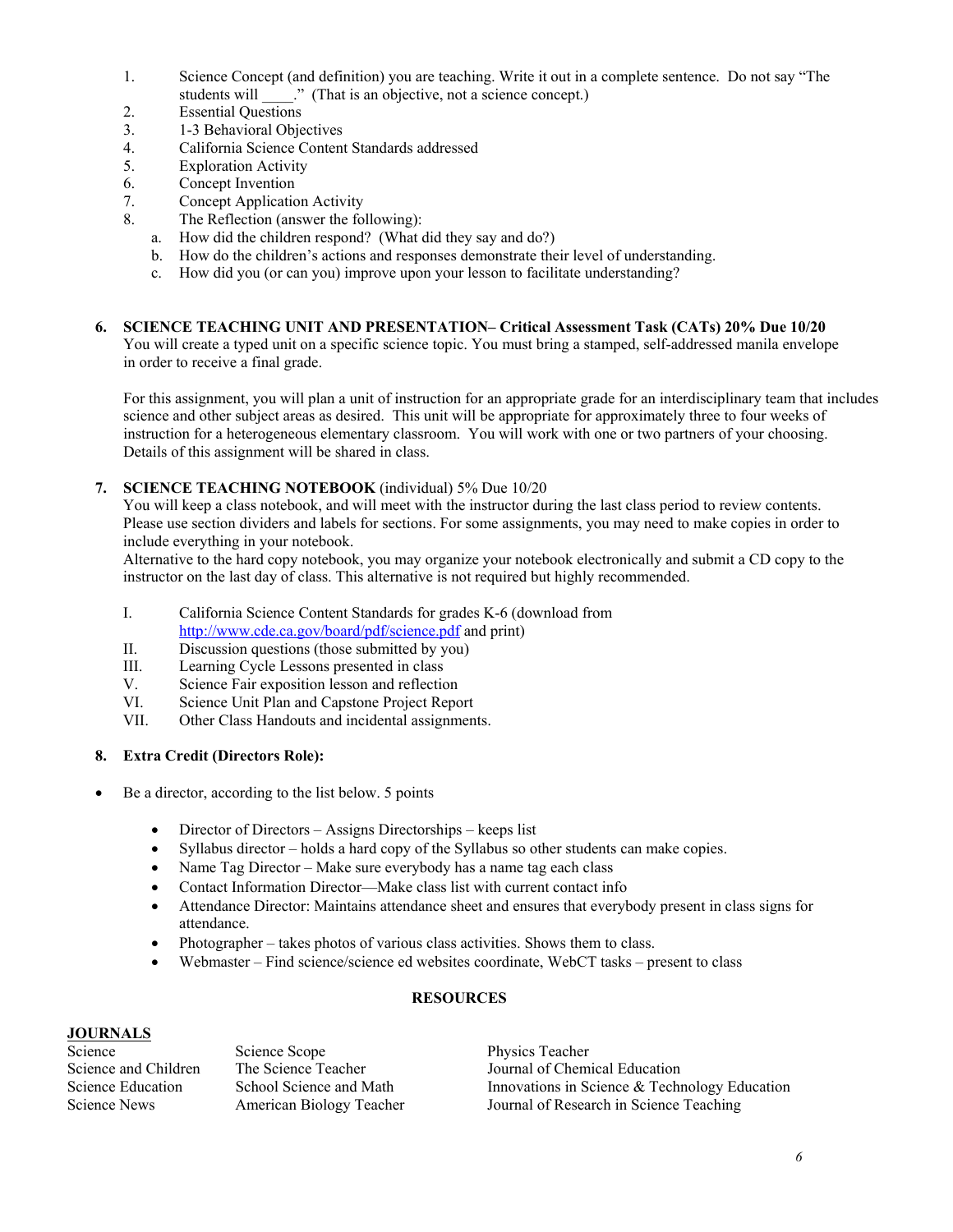|                         | <b>Tentative Class Schedule</b> |                      |                                                                                                                                                                                                                       |  |  |
|-------------------------|---------------------------------|----------------------|-----------------------------------------------------------------------------------------------------------------------------------------------------------------------------------------------------------------------|--|--|
| $\textsf{lass}~\#$<br>1 | Date                            | <b>Topic</b><br>9/01 | Course Overview: What is Science?<br>The Nature of Science and Inquiry Process in Science<br>Review Syllabus Sign up for Leadership of Science Activities<br>Bring Syllabus to class                                  |  |  |
| 2                       |                                 | 9/01                 | Teaching Tips: Constructing Knowledge and Discovering Meaning via the Learning Cycle<br>Read The Learning Cycle Handout on WebCT<br><b>Discussion Question Due</b>                                                    |  |  |
| 3                       |                                 | 9/8                  | Teaching Tips: Inquiry Processes in Science<br>Read Cases 2.1 & 5.4 from Learning from Cases text.<br><b>Question Due</b>                                                                                             |  |  |
| 4                       |                                 | 9/8                  | Teaching Tips: Planning and Managing Inquiry based Lessons<br>Read Cases 3.3, 4.4 & 6.1 from Learning from Cases text.<br><b>Question Due</b>                                                                         |  |  |
| 5                       |                                 | 9/15                 | Teaching Tips: Using Cooperative strategies & questioning and Wait time as a<br>Learning tools<br>Read Cases 2.3 & 3.2 from Learning from Cases text.<br>Learning Cycle Lesson Presentations<br><b>Questions Due</b>  |  |  |
| 6                       |                                 | 9/15                 | Problem-based learning & Unit Planning<br>Read Cases 2.2 & 4.1 from Learning from Cases text.<br><b>Questions Due</b><br>Learning Cycle Lesson Presentations                                                          |  |  |
| 7                       |                                 | 9/22                 | Teaching Tips: Assessment of Understanding and Inquiry<br>Read the entire Chapter 7 from Learning from Cases text.<br>Learning Cycle Lesson Presentations<br><b>Question Due</b>                                      |  |  |
| 8                       |                                 | 9/22                 | Teaching Tip: Integrating Science with other subjects<br>Read Cases 6.2 & 6.3 from Learning from Cases text.<br><b>Question Due</b><br><b>Science Exploratorium Lesson Due</b><br>Learning Cycle Lesson Presentations |  |  |
| 9                       |                                 | 9/29 or TBA          | Science Fair Exposition Day (Tentative date)                                                                                                                                                                          |  |  |
| 10                      |                                 | 10/06                | Teaching Tips: Adapting Science curriculum for children with Special Needs<br>Read Cases 5.1, 5.2, 5.3 & 8.1 from Learning from Cases text<br><b>Question Due</b><br>Learning Cycle Lesson Presentations              |  |  |
| 11                      |                                 | 10/06                | Teaching Tips: Science WebQuests<br>Read Cases 4.2, 8.2 & 9.4 from Learning from Cases text<br><b>Question Due</b><br>Learning Cycle Lesson Presentations                                                             |  |  |
| 12                      |                                 | 10/13                | Teaching Tips: Science Projects, Student Research, Science Fairs and Science Safety<br>Read Cases 9.1, 9.2, & 9.3 from learning from Cases text<br>Learning Cycle Lesson Presentations<br><b>Question Due</b>         |  |  |